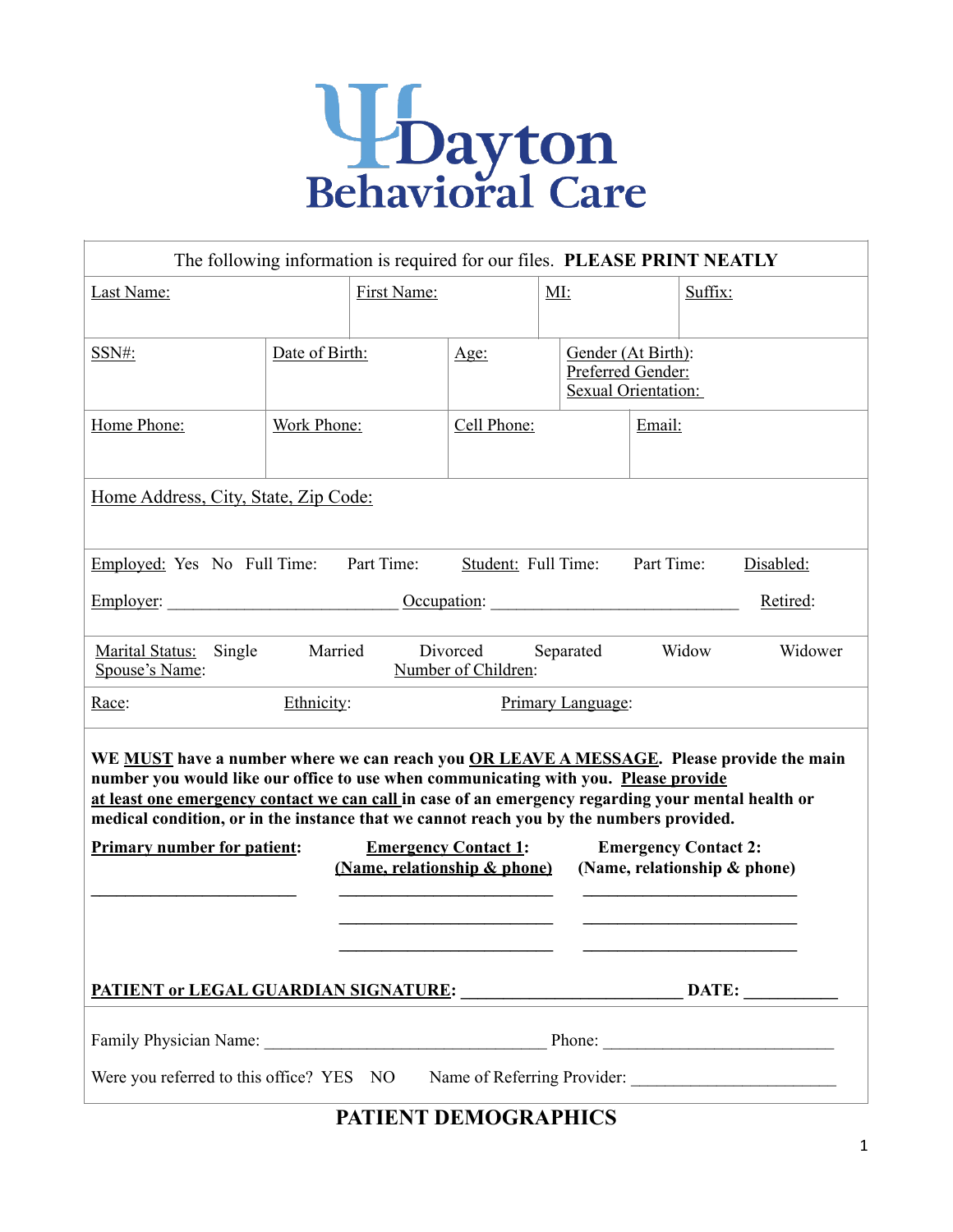**\*FOR OFFICE USE ONLY: Information entered into EMR \_\_\_\_\_\_\_\_\_\_\_\_\_\_\_\_\_\_ Date: \_\_\_\_\_\_\_\_\_\_\_ INSURANCE Is this insurance policy in your name? YES NO**  Only write the company names below, do not need to include any other information.

| namv.<br>.                                                      | 1. Primary Insurance:   |
|-----------------------------------------------------------------|-------------------------|
| *Please present your insurance<br>cards to the receptionist and | 2. Secondary Insurance: |
| only put the names of the                                       |                         |
| insurances to the right. *                                      | 3. Tertiary Insurance:  |
|                                                                 |                         |

### **\*\*If the insurance policy is under your spouse, parent, OR the patient is a minoryou MUST fill out the next section.**

#### **If you do not know all the information required please contact the primary holder of your insurance policy for that information\*\***

| <b>First Name</b><br><b>Last Name</b> |                   |  | MI          |                 |  |              |     |  |
|---------------------------------------|-------------------|--|-------------|-----------------|--|--------------|-----|--|
| <b>Street Address</b>                 |                   |  | <b>City</b> |                 |  | <b>State</b> | Zip |  |
| SS#                                   | Date of Birth     |  | Age         | <b>Employer</b> |  |              |     |  |
| <b>Home Phone</b>                     | <b>Cell Phone</b> |  |             | Relationship    |  | Email        |     |  |

**Dayton Behavioral Care Office Policies** 

## **Please familiarize yourself with our office policies. If you would like a copy, please ask reception. If you have any questions, please call our office or as reception.**

- 1. Cancellations:
	- A. There will be a **\$50-dollar** cancellation fee charged to your patient account for any cancellations with less than a 24-hour (one business day) notice.
	- B. If your appointment is scheduled on Monday or following a long weekend, please call on the preceding Friday to cancel. If it is after office hours, please leave a message.
	- C. Charges for your last-minute cancellation fees are **NOT COVERED** by your insurance and are due and payable to any further appointments.
	- D. After-hours-please leave a detailed message for our secretaries and a convenient time to return your call to reschedule.

# 2. No-Show:

- A. There will be a **\$50-dollar** no show fee charged to your patient account for any no missed appointments. Charges for your missed appointment are **not covered** by your insurance.
- B. If the patient misses 2 consecutive scheduled appointments, a letter will be sent to the patient's home. If the patient does not contact the office in 7 business days, or does not show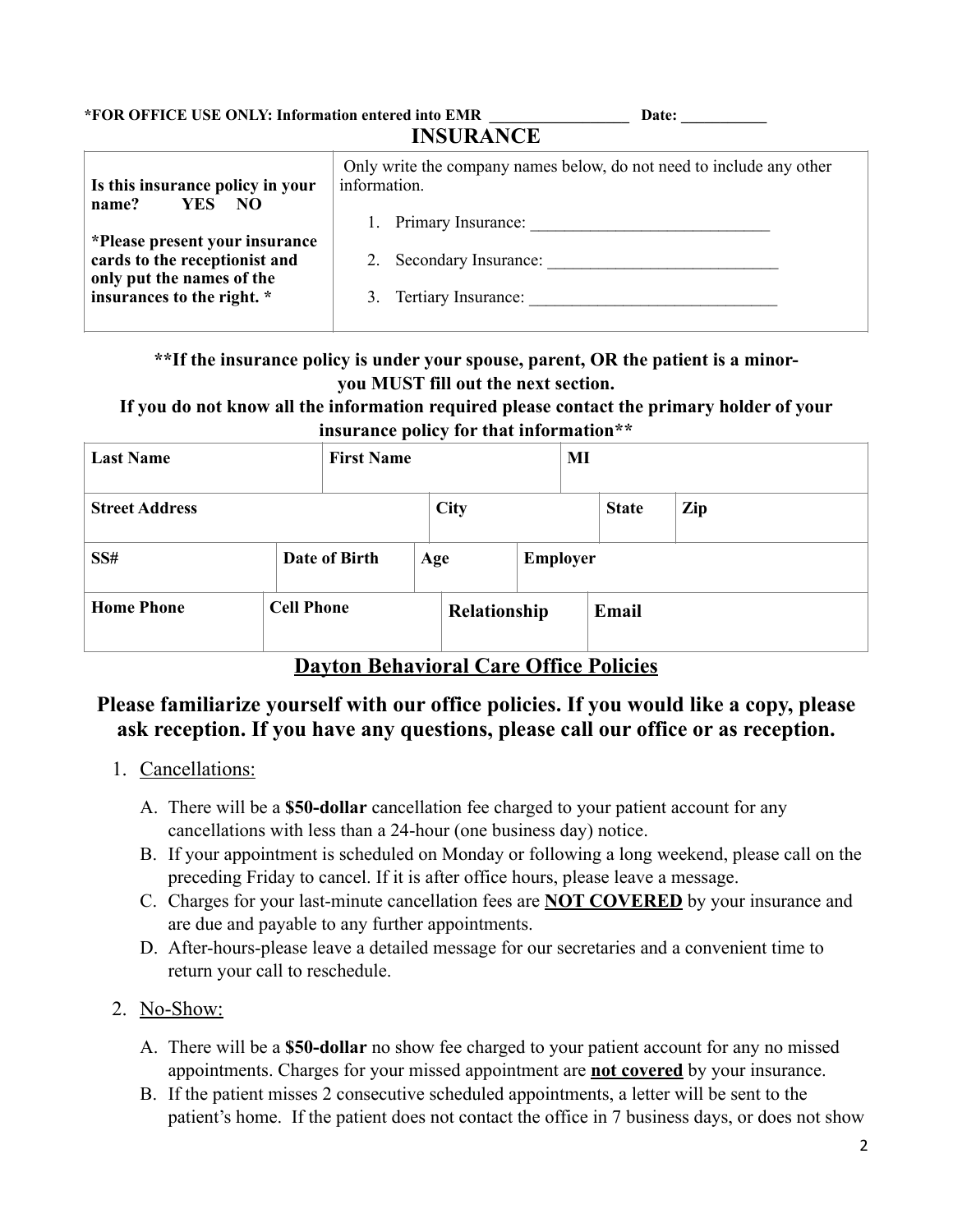for another scheduled appointment (third); the patient will be dismissed from the practice. The clinician will help refer the patient to another provider in the area, and will provide a 30 day supply of medication.

### 3. Appointment Reminders:

- A. **Appointment reminder calls are made as a courtesy**. Patients are responsible for keeping track of their appointments. We will call 1-2 business days prior to remind you of your appointment.
- B. If our office tries to reach you for an appointment reminder and are unable to leave a voicemail, it is the patient's responsibility to return our call to cancel or reschedule that appointment if you are unable to keep the appointment.
	- Text messages for appointment reminders are no longer available at this time.
- C. Patients are responsible for updating their current phone numbers with our office. In the event the contact number is no longer valid and we are unable to contact you for a reminder call, it is the patient's responsibility to provide us with a valid telephone number and to pay all fees accrued for missed appointments.

### 4. Medications:

- A. Patients receiving psychotropic medications may be required to follow-up with their provider every 3 months or sooner to ensure continuity of care.
- B. If two or more office visits have been missed, the patient must be seen before any additional prescriptions will be written or called in to your pharmacy.
- C. Requests for refills MUST be in 72-hours before you are scheduled to run out of your medication. All benzodiazepines must be called in 72 hours in advance for the office staff to get the clinicians signature. All stimulants must be called in 5 days in advance. SAME DAY RE-FILLS CANNOT BE GUARANTEED TO BE REFILLED AND YOU MAY PUT YOURSELF AT RISK FOR WITHDRAWAL SIDE EFFECTS.
- D. All patients on stimulants or benzodiazepines may be asked to see their individual clinicians every other month to receive a refill. The month in between, you may pick up the script at the office window during normal business hours; or your clinician can e-script the medication to your pharmacy. Please make sure to have your PHOTO ID in hand; no prescription will be given out without a valid photo ID. Random drug testing may be done at the clinician's choice using an oral swab test or urine drug screen.
- E. Samples are a professional courtesy from the drug company to you the patient. Samples may be given out for varying lengths of time depending on your clinician's preference. They are a courtesy not an expectation.

### 5. Insurance:

- **A.** Patients are responsible for being aware of their current insurance coverage. This includes the following details:
	- Deductible and/or "out-of-pocket"
	- Co-pay
	- Need for pre-certification
	- Current coverage and visits remaining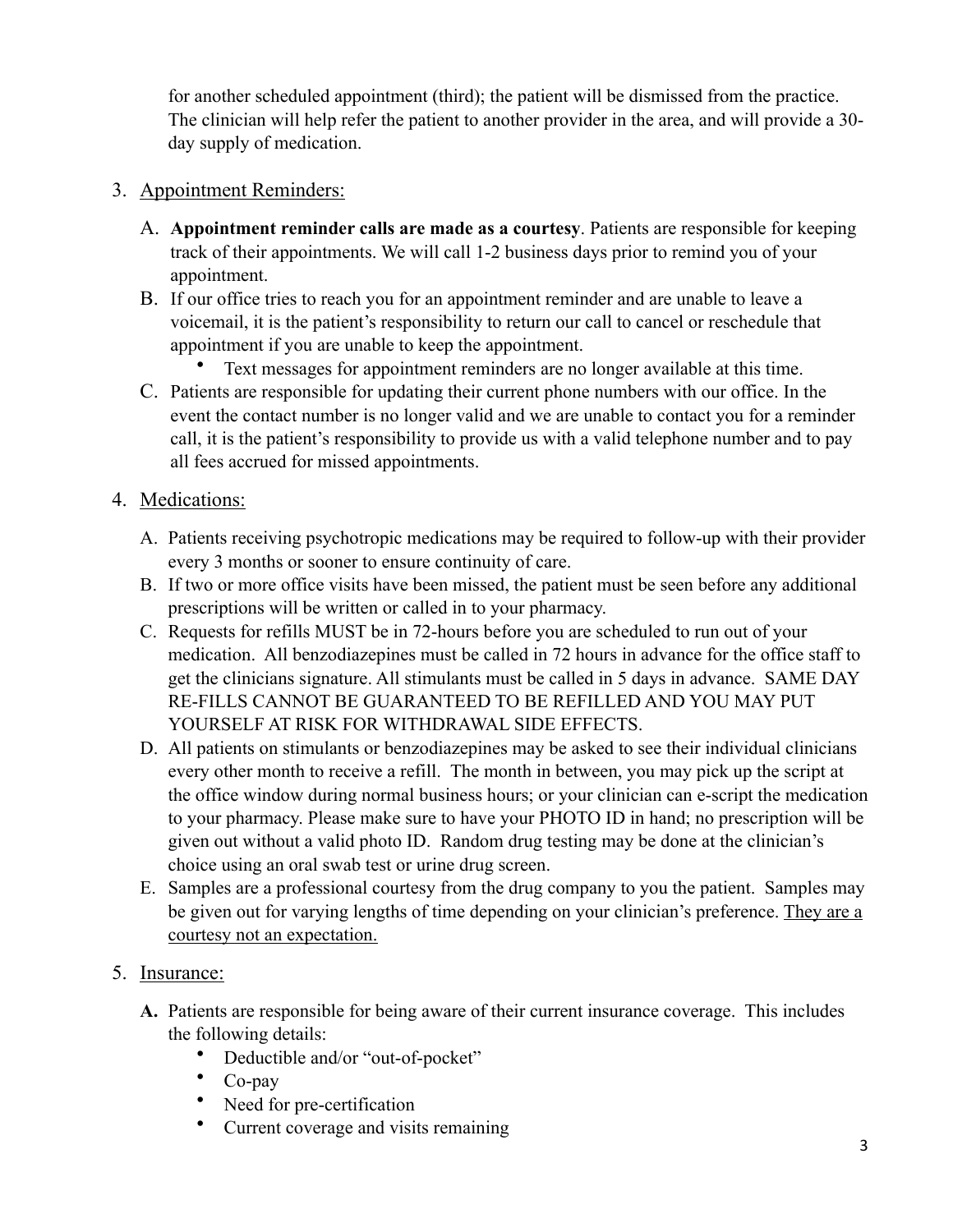- **Any CHANGES in your coverage, insurance carrier**
- Out-of-network benefits
- **B.** Although our secretaries and billing staff are here to help you; ultimately, the above items are your responsibility. Please call the office IMMEDIATELY to up-date expired insurance or a change to a new carrier. In office visits, fees, etc. that occur during the lapse in coverage will be the sole responsibility of the patient and must be paid in full.
- **C.** If the secretarial staff has tried to reach your insurance company with a prior authorization request and the insurance company does not respond to this request**; the patient will be called before the appointment to follow-up with his/her company before they can be seen by the provider.**
- **D. We are now requiring insurance cards to be presented to reception at every single office visit. Please bring your card with you and have it ready to hand to the receptionist when checking in for your appointment.**

### 6. Disability:

- A. Disability paperwork WILL NOT BE FILLED OUT ON AN INITIAL appointment.
- B. A patient must be seen by a provider at this practice 3-6 times, depending on the individual provider, before disability forms will be filled out.
- C. Please bring your disability forms in to the office, and allow 7 business days for these forms to be completed by your clinician. The charge for individual disability packets is \$50.00 per packet due before the paperwork is completed.
- D. Records will be requested from your previous provider from this office, but, ultimately it is your responsibility to follow-up with that request in a timely manner.
- 7. Paperwork:
	- A. All request for letters, 1 page documents, or letters for jury duty need to be requested 7 business days in advance; and will be charged \$25.00 per letter/document.
- 8. Messages and After Hour Calls:
	- A. Messages will be returned within 1-3 business days of receiving them or sooner. Please leave your date of birth, name, telephone number where you can be reached, and a convenient time to call.
	- B. Messages received after 5:00 pm on Friday will be considered as received on the following business day.
	- C. Please do not leave non-urgent messages such as refill requests or scheduling appointments marked "urgent" on our voicemail. That option is ONLY for actual emergencies. If it is an emergency please see below for instructions.
	- D. Any URGENT or LIFE-THREATENING message, issue, concern, or problem that requires IMMEDIATE attention should be addressed by:
		- Calling 911
		- Going to your local or closest Emergency Room
		- Calling the Crisis Care Hotline (937-224-4646) open 24/7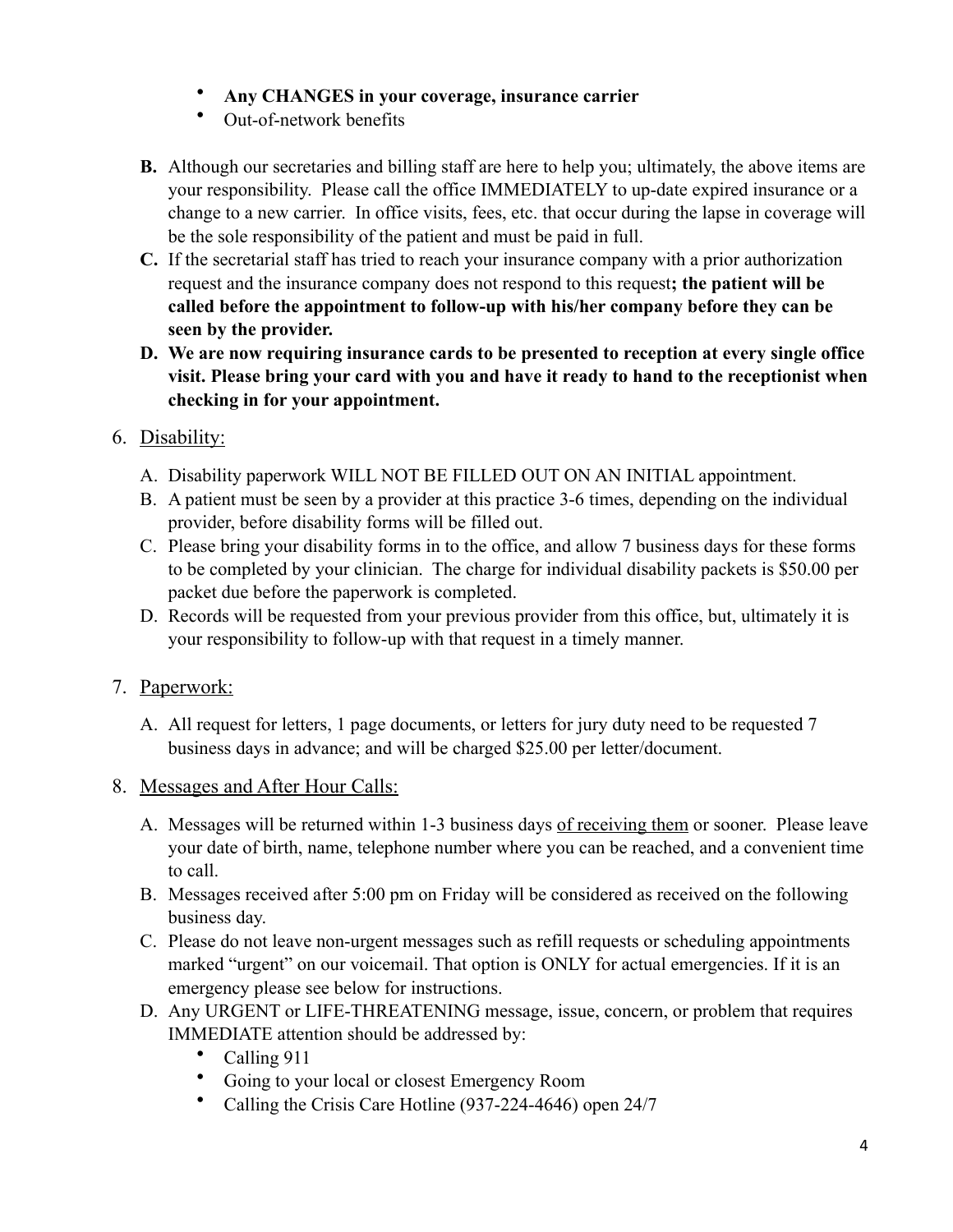Please note: This information will be disclosed to Dayton Behavioral Care, LLC from records protected by federal confidentiality rules. The federal rules prohibit Dayton Behavioral Care, LLC from making any further disclosure of this information unless further disclosure is expressly permitted by the written consent of the person to whom it pertains or as otherwise permitted by 42 C.F.R., Part 2. A general authorization for the release of medical or other information is not sufficient for this purpose. The federal rules restrict any use of information to criminally investigate or prosecute any alcohol or drug abuse client.

## **STIMULANT/BENZODIAZEPINE PRESCRIPTION POLICY**

Examples of commonly prescribed stimulants and benzodiazepines are: Adderall, Ritalin, Concerta, Vyvanse, Ativan, Klonopin, Xanax, Valium, Temazepam. If you are unsure if you are prescribed medications categorized as these classes of drugs, please ask reception.

If you are not currently prescribed these, please check the box below to indicate that this does not apply to you.

I am currently not prescribed any stimulants or benzodiazepines.

All new patients entering the practice on a stimulant or benzodiazepine are not guaranteed the provider you are seeing will continue these medications. The patient's history, signs, symptoms, provider history, and records will be used to decide continuation of these medications on an individual basis.

Those patients entering the practice or currently in the practice on these medications must consent to a random urine drug testing or oral swab if asked. Failure to agree to such a test will result in your provider/clinician reserving the right to discontinue your medication.

A patient's urine drug screen found with marijuana, other recreational drugs, illicit street drugs, or other benzodiazepines/stimulants, not prescribed by a provider in this practice, is subject to having your medication tapered and discontinued. Such patients will be referred out of this practice to another provider.

Dayton Behavioral Care reserves the right to decide the frequency of visits for any patient prescribed a stimulant, benzodiazepine, or other controlled substance; in accordance to changing and evolving FDA guidelines, current standard of care practices, and CMS and other insurance guidelines.

All benzodiazepines require a 72-hour notice to refill and stimulants require a 5-day notice. **WE CANNOT ACCOMMODATE LAST MINUTE REQUESTS DUE TO A LARGE VOLUME OF REFILL REQUESTS.** 

**PATIENT SIGNATURE:** DATE:

### **Consent to Obtain Patient Medication History**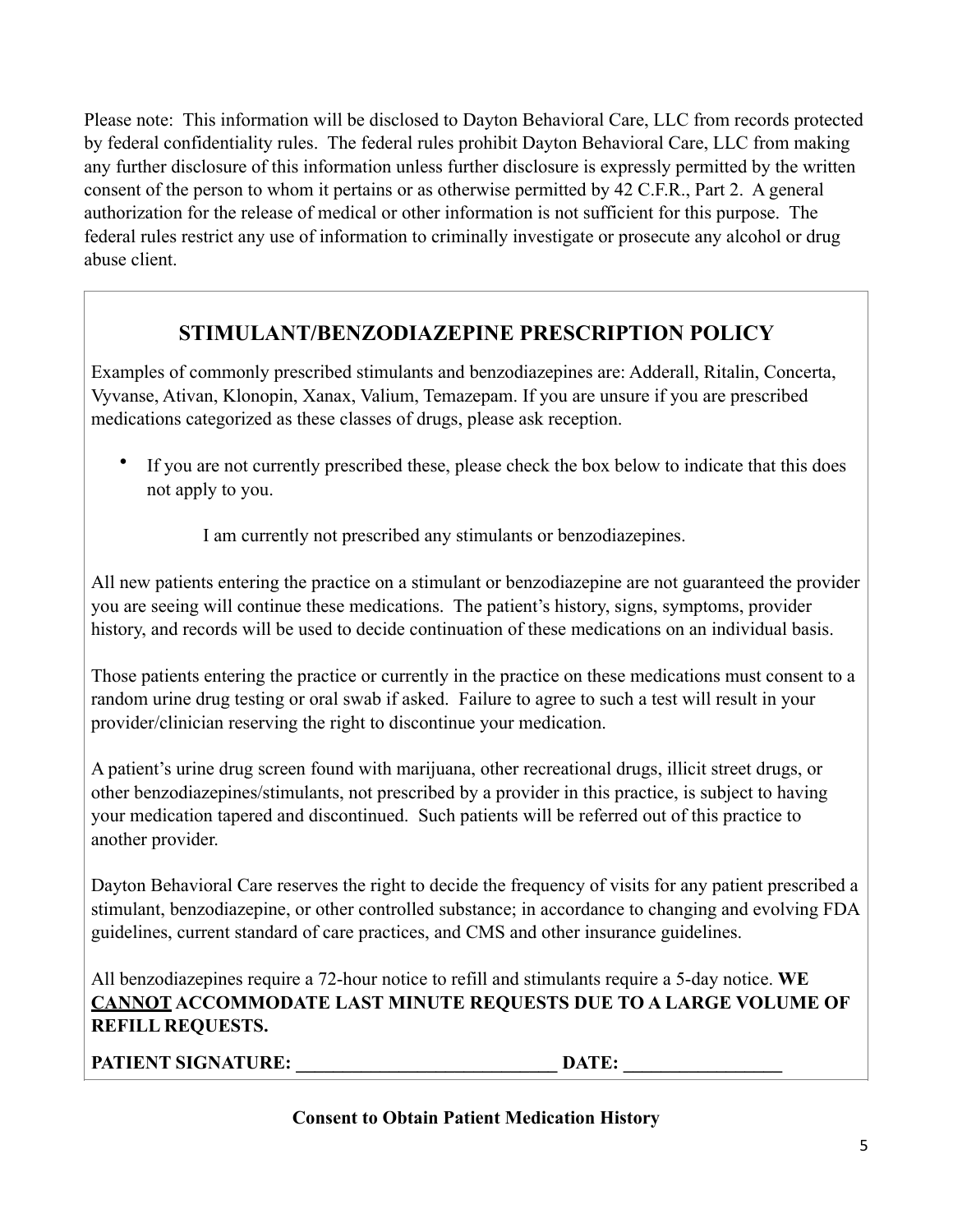It is very important that you and your provider discuss all your medications including over the counter drugs, supplements, or herbal remedies that you take in order to insure your recorded medication history is 100% accurate. Medication History is very important in helping healthcare providers treat your symptoms and or /illness properly and in avoiding potentially dangerous drug interactions.

**I, \_\_\_\_\_\_\_\_\_\_\_\_\_\_\_\_\_\_\_\_\_, gave my permission to allow my mental healthcare provider to obtain my medication history from my pharmacy, my health plans and my other healthcare providers.** 

Patient/ Guardian Signature Date

# **FINANCIAL POLICY**

**Please read the financial policy and fees in full for Dayton Behavioral Care, LLC.** 

**\_\_\_\_\_\_\_\_\_\_\_\_\_\_\_\_\_\_\_\_\_\_\_\_\_\_\_\_\_\_\_\_ \_\_\_\_\_\_\_\_\_\_\_\_\_\_** 

**It is the sole responsibility of the patient or the legal guardian to pay in full copays, balances, and any outstanding fee before your next visit with the clinician.** 

**Monthly statements will be sent out and are due upon receiving the statement. ALL unpaid balances over 30 days from receiving the statement will incur a 4% fee of the total unpaid balance plus an additional \$5.00 charge for secretarial and postage fees. Any unpaid balances of over 90 days are subject to be sent to a collection agency.** 

**Payments will be accepted by phone with a debit or credit card or may be mailed directly to our office address located on your statement.** 

PRINT PATIENT/GUARDIAN NAME: **SIGNATURE OF PATIENT or RESPONSIBLE PARTY:** DATE:

## **HIPPA PRIVACY PRACTICES**

I have read and acknowledged the Notice of HIPAA Privacy Practices (Posted on wall at reception window, if you would like a copy for yourself, please ask reception.) Print Patient Name:

Patient or Guardian Signature: <br>
Date:

## **OFFICE POLICY PATIENT ACKNOWLEDGEMENT**